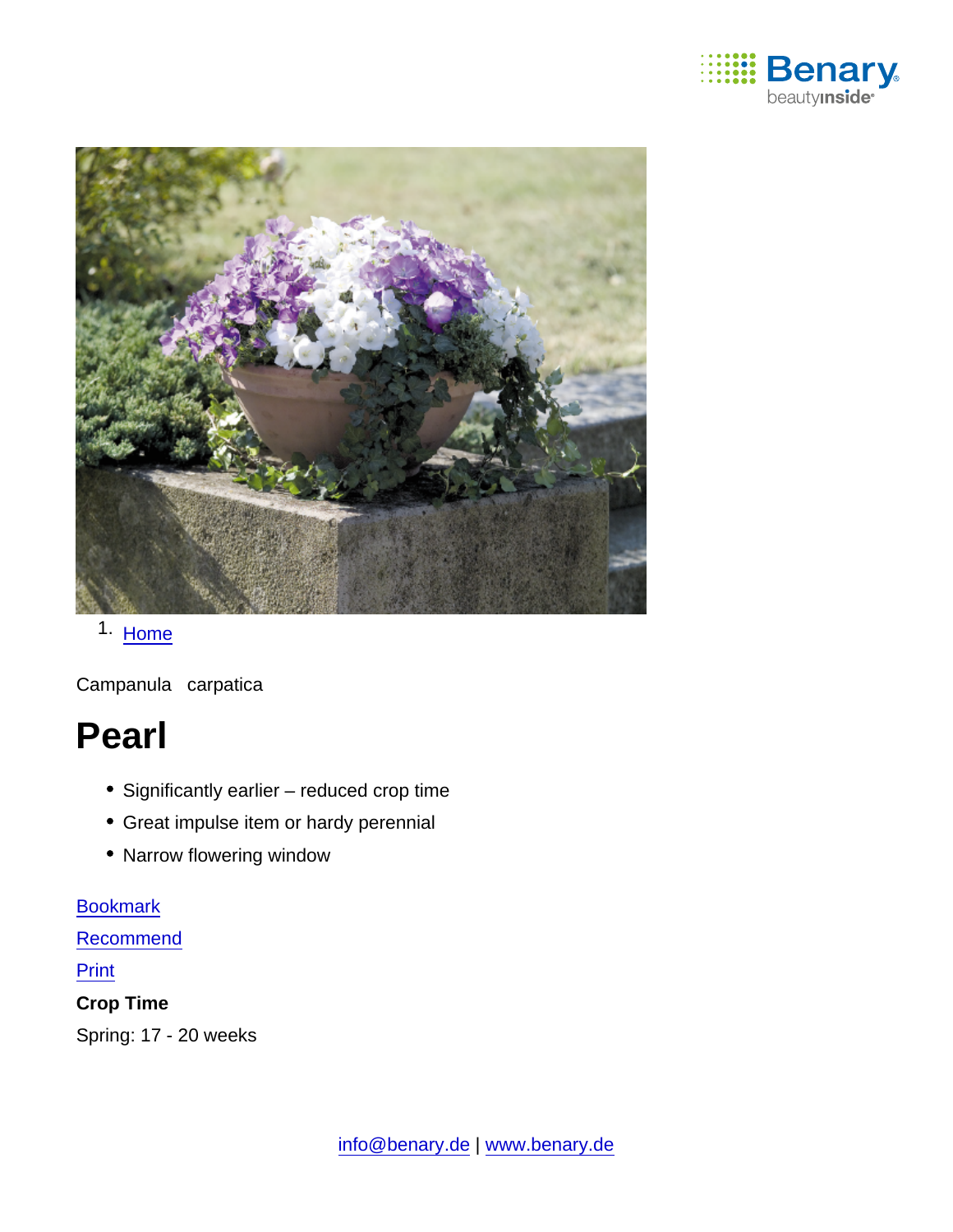

**Height** 7 ? / 18 cm Exposure Sun - Partial shade Seed Form Raw Seed, Pelleted Seed Heat Zone 9 - 5 Hardiness Zone 12 - 8 Best Uses Bedding, Landscape, Rockery

# Culture guide

Usage

Pots, Hanging Baskets, Mixed Containers and Landscape

## Sowing method

Raw seed: sow 6-8 seeds / plug; Pelleted seed: sow 2-3 pellets / plug

## **Germination**

Optimum conditions for seedling development, beginning on the day of sowing until radical emergence. Expect radicle emergence in 10-12 days

## **Temperature**

68-72 ?F (20-22 ?C) day temperature, 61 ?F (18 ?C) night temperature. The fluctuation between day and night temperatures will aid in the germination. By day 14 the temperature can